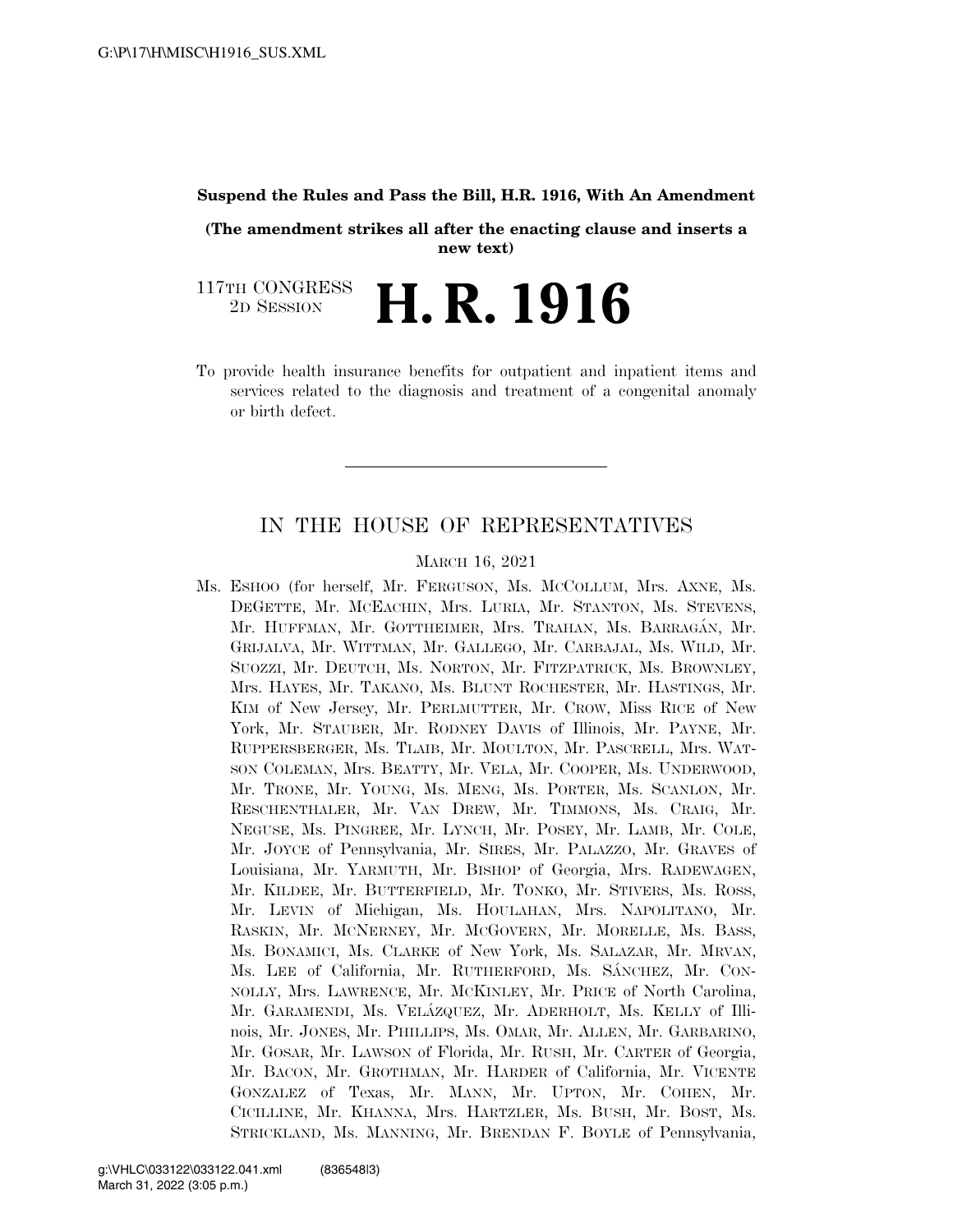Mr. GUEST, Mr. SIMPSON, Mr. O'HALLERAN, Ms. MOORE of Wisconsin, Mr. BABIN, Ms. TITUS, Ms. JOHNSON of Texas, Mr. POCAN, Mr. KRISHNAMOORTHI, Mr. SEAN PATRICK MALONEY of New York, Ms. DELBENE, Mr. RYAN, Mr. STEWART, Mr. HAGEDORN, Ms. JAYAPAL, Mr. EMMER, and Mr. MOORE of Utah) introduced the following bill; which was referred to the Committee on Energy and Commerce, and in addition to the Committees on Ways and Means, and Education and Labor, for a period to be subsequently determined by the Speaker, in each case for consideration of such provisions as fall within the jurisdiction of the committee concerned

# **A BILL**

- To provide health insurance benefits for outpatient and inpatient items and services related to the diagnosis and treatment of a congenital anomaly or birth defect.
	- 1 *Be it enacted by the Senate and House of Representa-*
	- 2 *tives of the United States of America in Congress assembled,*

## 3 **SECTION 1. SHORT TITLE.**

4 This Act may be cited as the ''Ensuring Lasting 5 Smiles Act''.

## 6 **SEC. 2. COVERAGE OF CONGENITAL ANOMALY OR BIRTH**  7 **DEFECT.**

 (a) PUBLIC HEALTH SERVICE ACT AMENDMENTS.— Part D of title XXVII of the Public Health Service Act (42 U.S.C. 300gg–111 et seq.) is amended by adding at the end the following new section: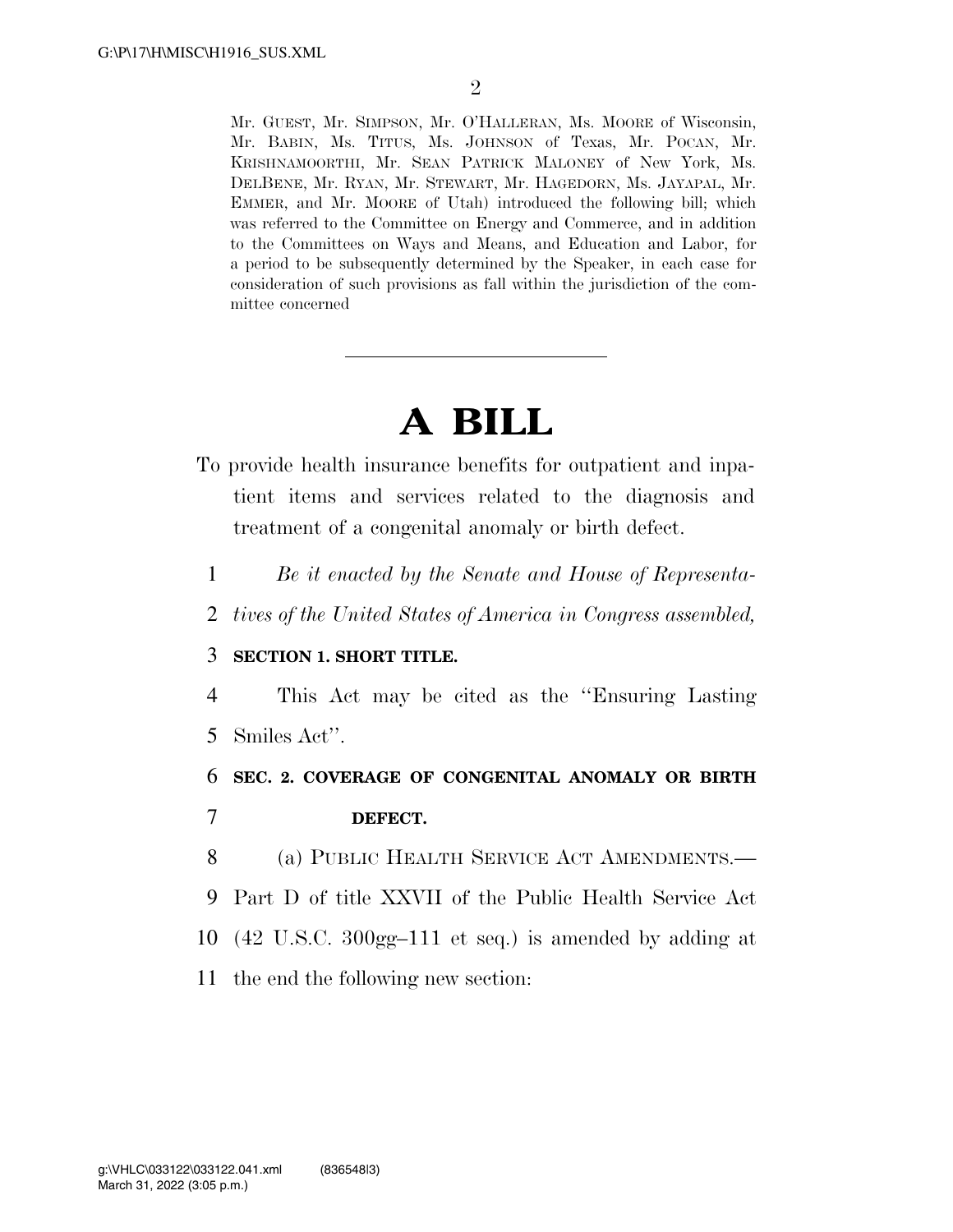| $\mathbf{1}$   | "SEC. 2799A-11. STANDARDS RELATING TO BENEFITS FOR    |
|----------------|-------------------------------------------------------|
| $\overline{2}$ | CONGENITAL ANOMALY OR BIRTH DEFECT.                   |
| 3              | "(a) REQUIREMENTS FOR CARE AND RECONSTRUC-            |
| $\overline{4}$ | TIVE TREATMENT.-                                      |
| 5              | "(1) IN GENERAL.—A group health plan, and a           |
| 6              | health insurance issuer offering group or individual  |
| 7              | health insurance coverage, shall provide coverage for |
| 8              | outpatient and inpatient items and services related   |
| 9              | to the diagnosis and treatment of a congenital        |
| 10             | anomaly or birth defect.                              |
| 11             | $"(2)$ REQUIREMENTS.—                                 |
| 12             | "(A) IN GENERAL.—Coverage provided                    |
| 13             | under paragraph (1) shall include any medically       |
| 14             | necessary item or service to functionally im-         |
| 15             | prove, repair, or restore any body part to            |
| 16             | achieve normal body functioning or appearance,        |
| 17             | as determined by the treating physician (as de-       |
| 18             | fined in section $1861(r)$ of the Social Security     |
| 19             | Act), due to congenital anomaly or birth defect.      |
| 20             | "(B) FINANCIAL REQUIREMENTS<br><b>AND</b>             |
| 21             | TREATMENT REQUIREMENTS.—Any coverage                  |
| 22             | provided under paragraph (1) under a group            |
| 23             | health plan or individual or group health insur-      |
| 24             | ance coverage offered by a health insurance           |
| 25             | issuer may be subject to coverage limits (such        |
| 26             | as medical necessity, pre-authorization, or pre-      |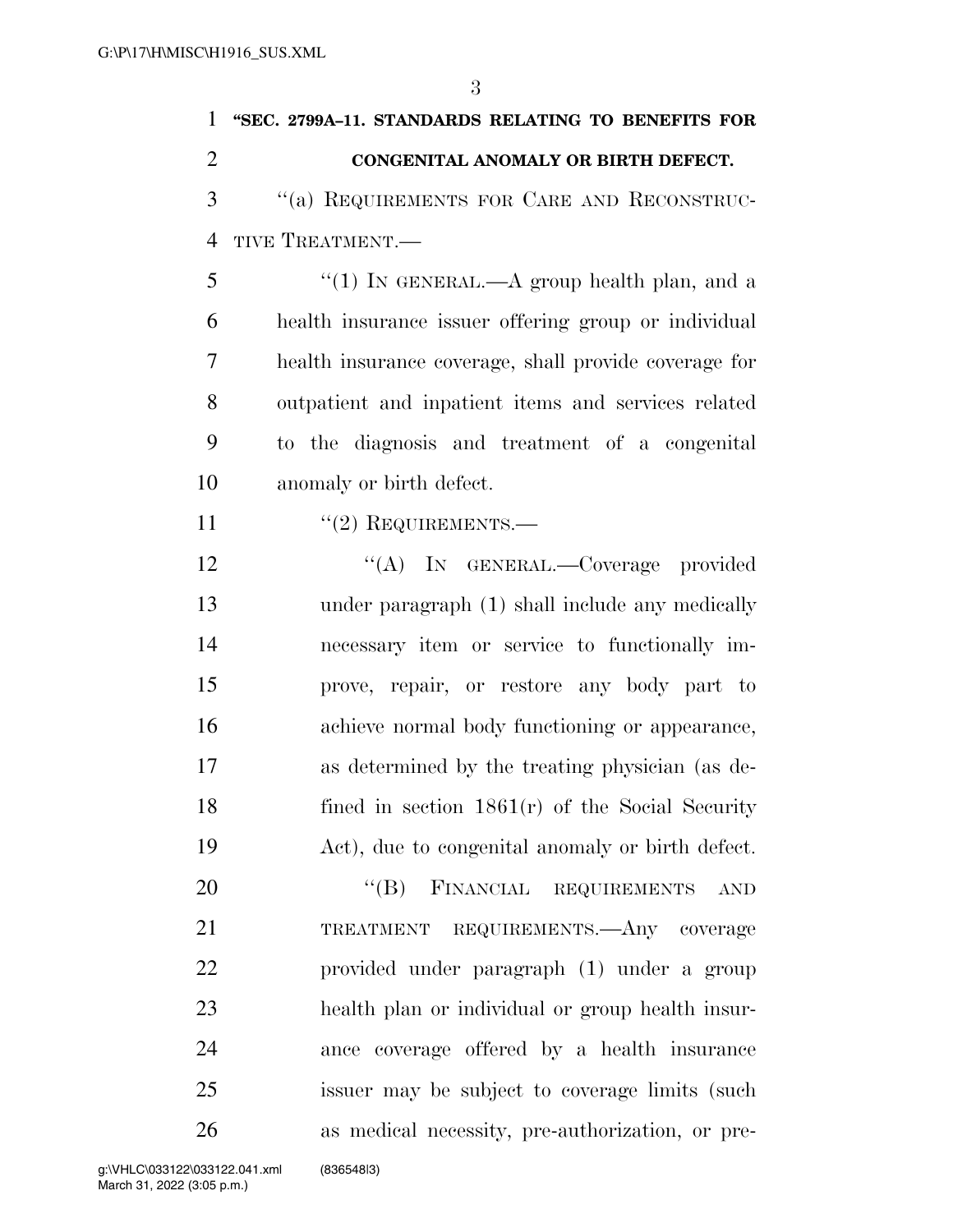certification) and cost-sharing requirements (such as coinsurance, copayments, and deductibles), as required by the plan or issuer, that are no more restrictive than the predomi- nant coverage limits and cost-sharing require- ments, respectively, applied to substantially all medical and surgical benefits covered by the plan (or coverage). 9 "(3) TREATMENT DEFINED.—In this section: 10 "(A) IN GENERAL.—Except as provided in subparagraph (B), the term 'treatment' in- cludes, with respect to a group health plan or group or individual health insurance coverage offered by a health insurance issuer, inpatient and outpatient items and services performed to improve, repair, or restore bodily function (or performed to approximate a normal appear- ance), due to a congenital anomaly or birth de- fect, and includes treatment to any and all missing or abnormal body parts (including teeth, the oral cavity, and their associated structures) that would otherwise be provided under the plan or coverage for any other injury

or sickness, including—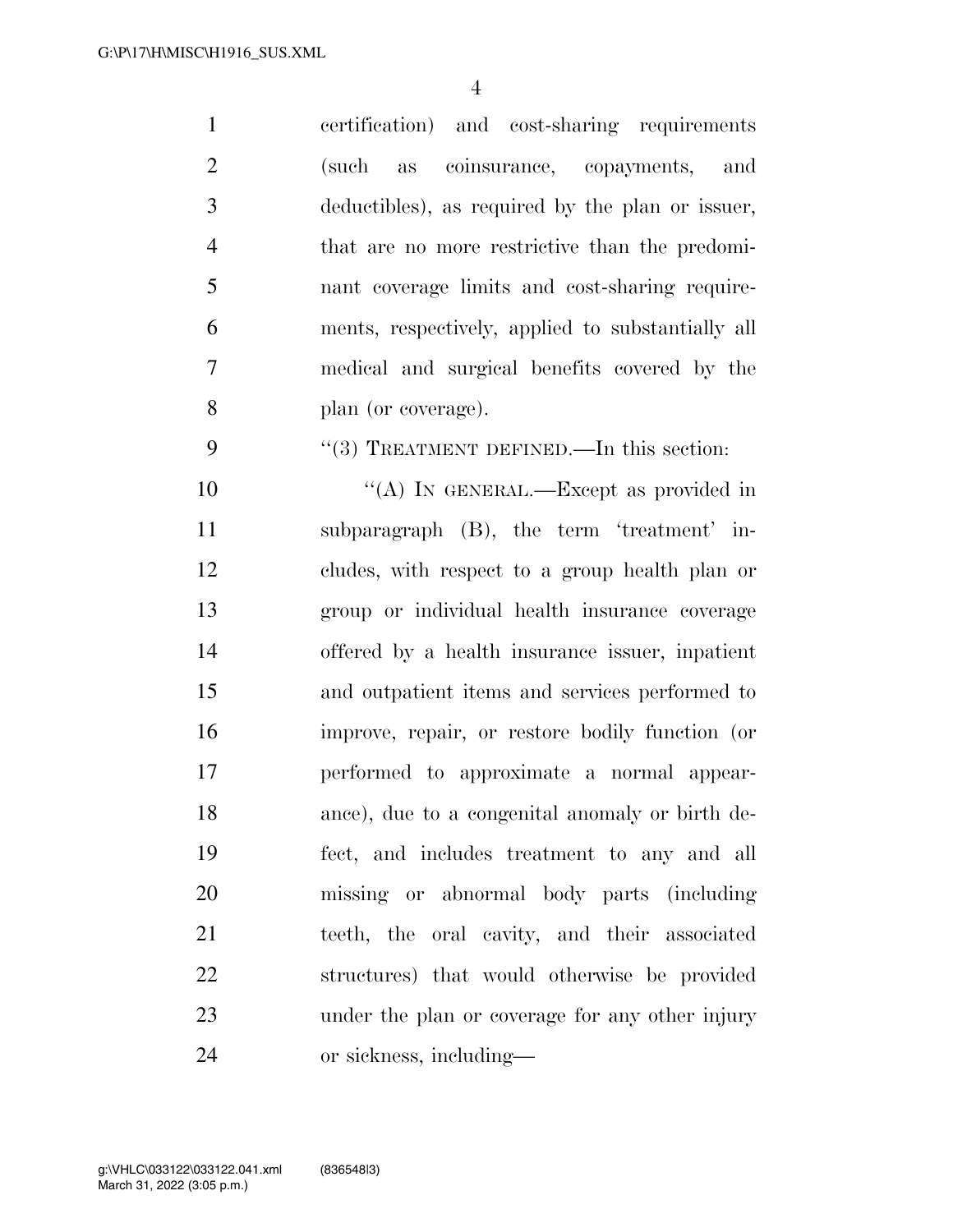| $\mathbf{1}$   | "(i) any items or services, including                       |
|----------------|-------------------------------------------------------------|
| $\overline{2}$ | inpatient and outpatient care, reconstruc-                  |
| 3              | tive services and procedures, and complica-                 |
| $\overline{4}$ | tions thereof;                                              |
| 5              | "(ii) adjunctive dental, orthodontic, or                    |
| 6              | prosthodontic support from birth until the                  |
| 7              | medical or surgical treatment of the defect                 |
| 8              | or anomaly has been completed, including                    |
| 9              | ongoing or subsequent treatment required                    |
| 10             | to maintain function or approximate a nor-                  |
| 11             | mal appearance;                                             |
| 12             | "(iii) procedures that materially im-                       |
| 13             | prove, repair, or restore bodily function;                  |
| 14             | and                                                         |
| 15             | "(iv) procedures for secondary condi-                       |
| 16             | tions and follow-up treatment associated                    |
| 17             | with the underlying congenital anomaly or                   |
| 18             | birth defect.                                               |
| 19             | "(B) EXCEPTION.—The term 'treatment'                        |
| 20             | shall not include cosmetic surgery performed to             |
| 21             | reshape normal structures of the body to im-                |
| 22             | prove appearance or self-esteem.                            |
| 23             | "(b) NOTICE.—Not later than one year after the date         |
| 24             | of the enactment of this section and annually thereafter,   |
| 25             | a group health plan, and a health insurance issuer offering |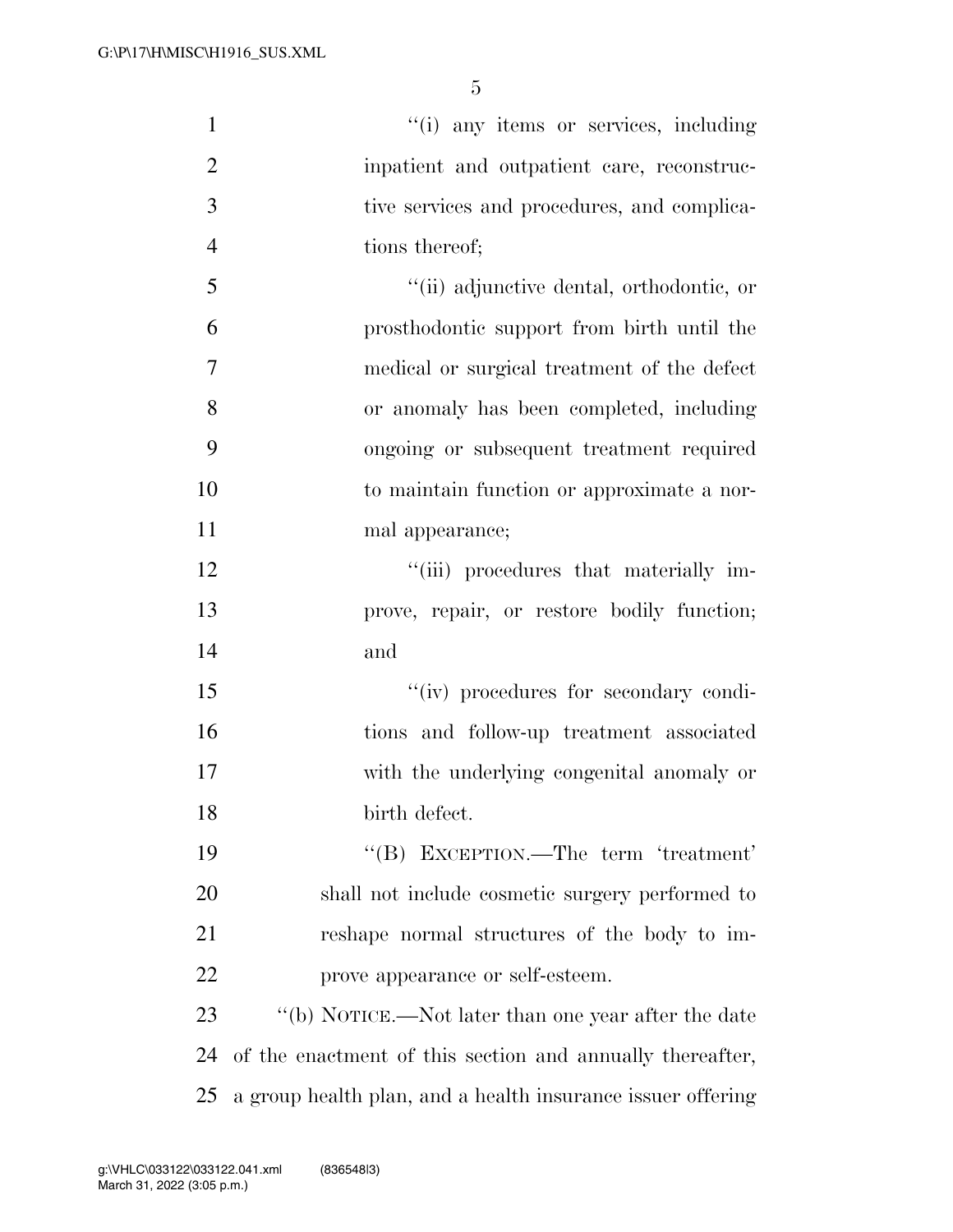group or individual health insurance coverage, shall, in ac- cordance with regulations or guidance issued by the Sec- retary, provide to each enrollee under such plan or cov- erage a written description of the terms of this section. Such description shall be in language which is understand-able to the typical enrollee.''.

(b) ERISA AMENDMENTS.—

 (1) IN GENERAL.—Subpart B of part 7 of sub- title B of title I of the Employee Retirement Income Security Act of 1974 is amended by adding at the end the following:

# **''SEC. 726. STANDARDS RELATING TO BENEFITS FOR CON-GENITAL ANOMALY OR BIRTH DEFECT.**

 ''(a) REQUIREMENTS FOR CARE AND RECONSTRUC-TIVE TREATMENT.—

 $\frac{16}{10}$  <sup>''</sup>(1) In GENERAL.—A group health plan, and a health insurance issuer offering group health insur- ance coverage, shall provide coverage for outpatient and inpatient items and services related to the diag- nosis and treatment of a congenital anomaly or birth defect.

22 "(2) REQUIREMENTS.—

23 "(A) IN GENERAL.—Coverage provided under paragraph (1) shall include any medically necessary item or service to functionally im-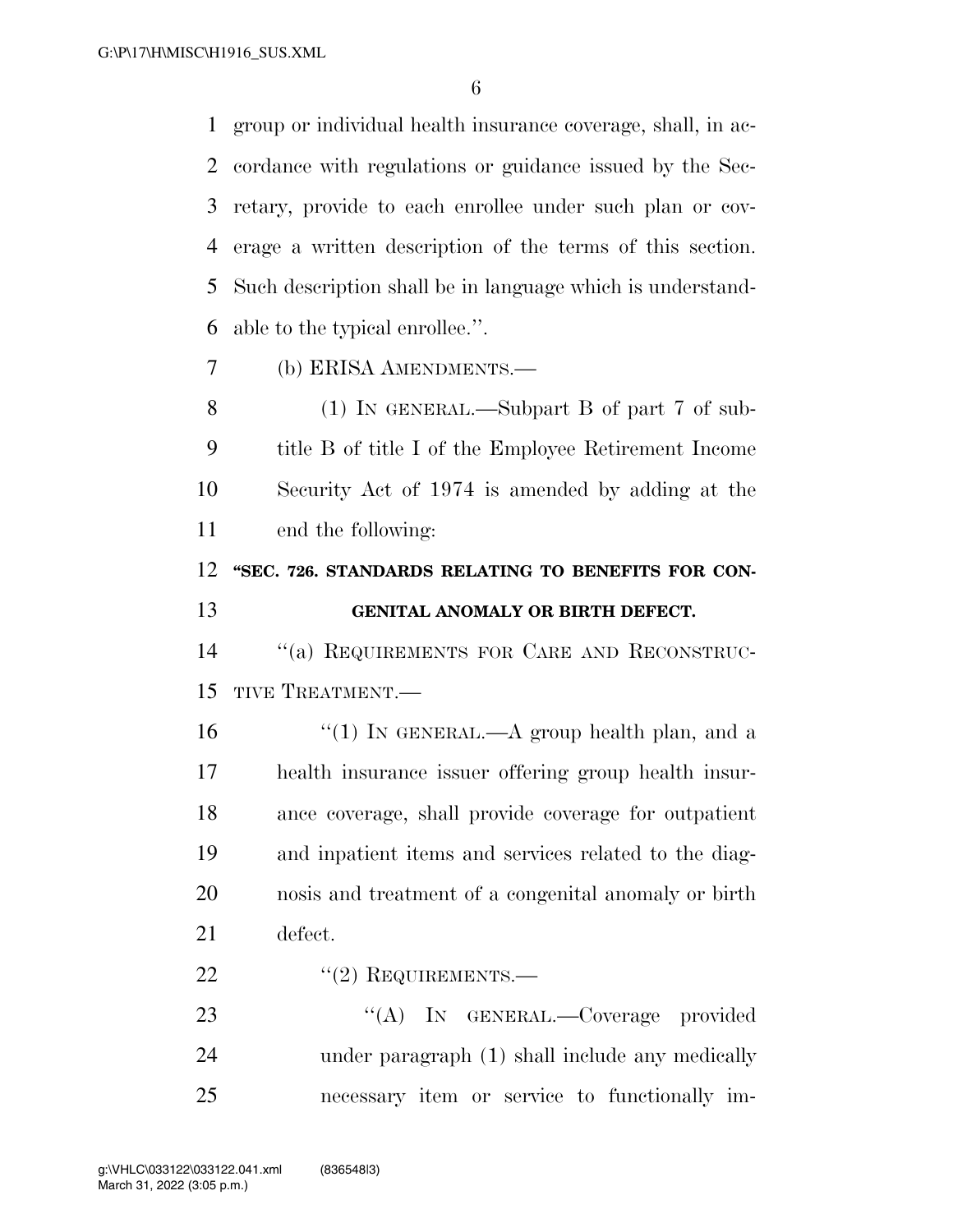prove, repair, or restore any body part to achieve normal body functioning or appearance, as determined by the treating physician (as de- fined in section 1861(r) of the Social Security Act), due to congenital anomaly or birth defect.

 ''(B) FINANCIAL REQUIREMENTS AND TREATMENT REQUIREMENTS.—Any coverage provided under paragraph (1) under a group health plan or group health insurance coverage offered by a health insurance issuer may be subject to coverage limits (such as medical ne- cessity, pre-authorization, or pre-certification) and cost-sharing requirements (such as coinsur- ance, copayments, and deductibles), as required by the plan or issuer, that are no more restric- tive than the predominant coverage limits and cost-sharing requirements, respectively, applied to substantially all medical and surgical benefits covered by the plan (or coverage).

20 "(3) TREATMENT DEFINED.—In this section:

21 ""(A) IN GENERAL.—Except as provided in subparagraph (B), the term 'treatment' in- cludes, with respect to a group health plan or group health insurance coverage offered by a health insurance issuer, inpatient and out-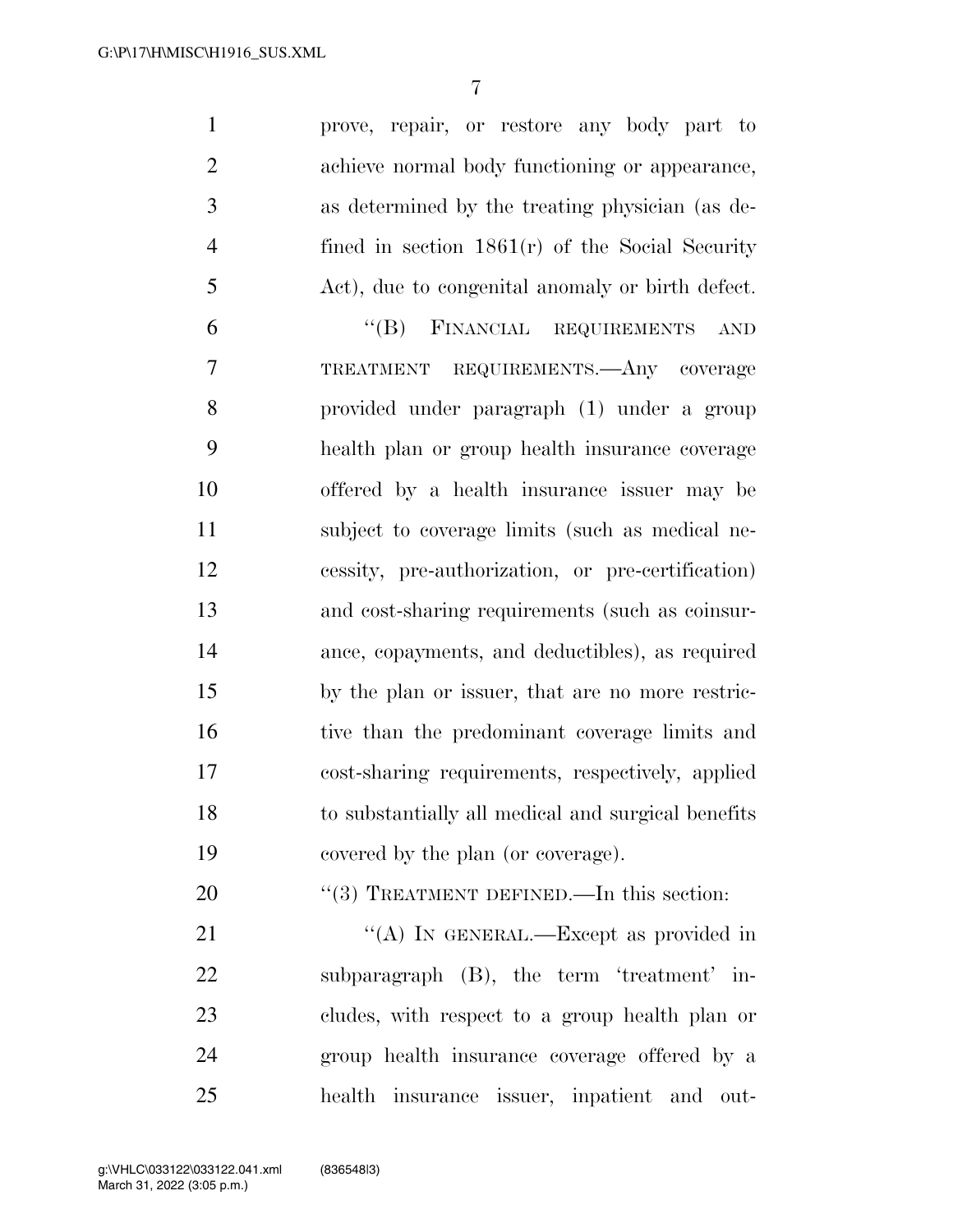| $\mathbf{1}$   | patient items and services performed to im-        |
|----------------|----------------------------------------------------|
| $\overline{2}$ | prove, repair, or restore bodily function (or per- |
| $\mathfrak{Z}$ | formed to approximate a normal appearance),        |
| $\overline{4}$ | due to a congenital anomaly or birth defect, and   |
| 5              | includes treatment to any and all missing or ab-   |
| 6              | normal body parts (including teeth, the oral       |
| $\overline{7}$ | cavity, and their associated structures) that      |
| 8              | would otherwise be provided under the plan or      |
| 9              | coverage for any other injury or sickness, in-     |
| 10             | $cluding$ —                                        |
| 11             | "(i) any items or services, including              |
| 12             | inpatient and outpatient care, reconstruc-         |
| 13             | tive services and procedures, and complica-        |
| 14             | tions thereof;                                     |
| 15             | "(ii) adjunctive dental, orthodontic, or           |
| 16             | prosthodontic support from birth until the         |
| 17             | medical or surgical treatment of the defect        |
| 18             | or anomaly has been completed, including           |
| 19             | ongoing or subsequent treatment required           |
| 20             | to maintain function or approximate a nor-         |
| 21             | mal appearance;                                    |
| 22             | "(iii) procedures that materially im-              |
| 23             | prove, repair, or restore bodily function;         |
| 24             | and                                                |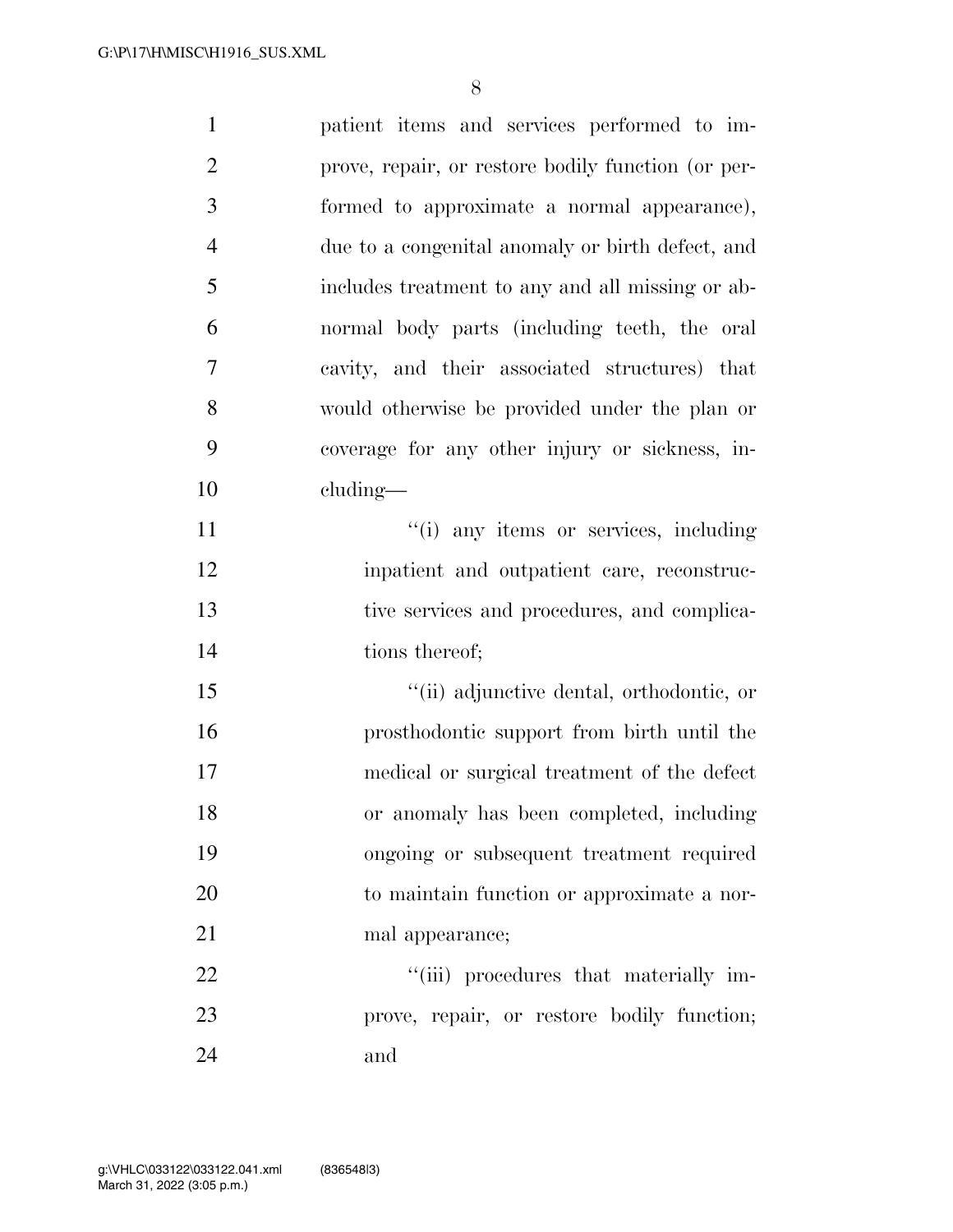$''(iv)$  procedures for secondary condi- tions and follow-up treatment associated with the underlying congenital anomaly or birth defect. ''(B) EXCEPTION.—The term 'treatment'

 shall not include cosmetic surgery performed to reshape normal structures of the body to im-prove appearance or self-esteem.

 ''(b) NOTICE.—Not later than one year after the date of the enactment of this section and annually thereafter, a group health plan, and a health insurance issuer offering group health insurance coverage, shall, in accordance with regulations or guidance issued by the Secretary, provide to each participant or beneficiary under such plan or cov- erage a written description of the terms of this section. Such description shall be in language which is understand-able to the typical participant or beneficiary.''.

 (2) TECHNICAL AMENDMENT.—The table of contents in section 1 of such Act is amended by in- serting after the item relating to section 725 the fol-lowing new item:

''Sec. 726. Standards relating to benefits for congential anomaly or birth defect.''.

(c) INTERNAL REVENUE CODE AMENDMENTS.—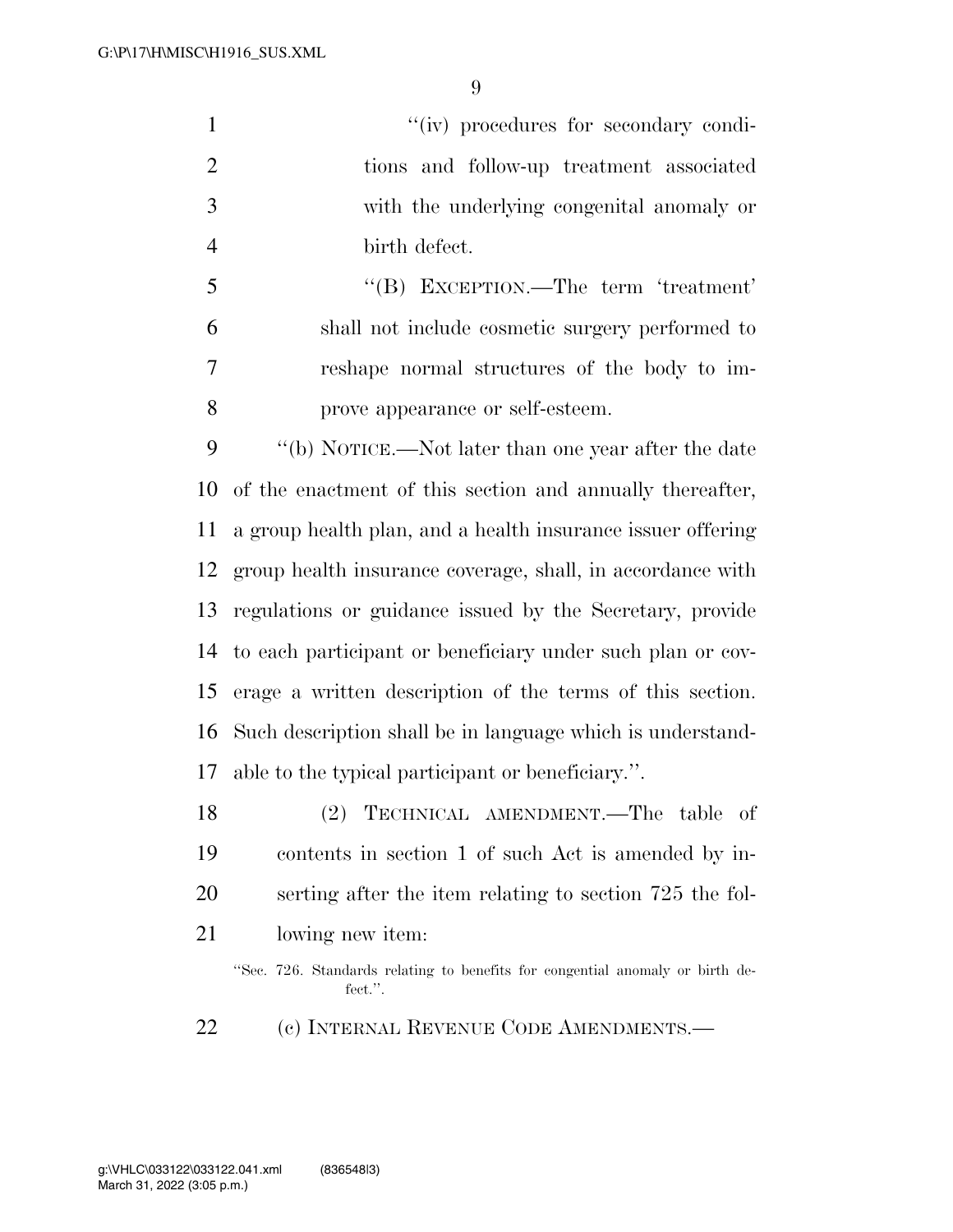| $\mathbf{1}$   | $(1)$ IN GENERAL.—Subchapter B of chapter           |
|----------------|-----------------------------------------------------|
| $\overline{2}$ | 100 of the Internal Revenue Code of 1986 is amend-  |
| 3              | ed by adding at the end the following:              |
| 4              | "SEC. 9826. STANDARDS RELATING TO BENEFITS FOR CON- |
| 5              | GENITAL ANOMALY OR BIRTH DEFECT.                    |
| 6              | "(a) REQUIREMENTS FOR CARE AND RECONSTRUC-          |
| 7              | TIVE TREATMENT.-                                    |
| 8              | "(1) IN GENERAL.—A group health plan shall          |
| 9              | provide coverage for outpatient and inpatient items |
| 10             | and services related to the diagnosis and treatment |
| 11             | of a congenital anomaly or birth defect.            |
| 12             | $"(2)$ REQUIREMENTS.—                               |
| 13             | "(A) IN GENERAL.—Coverage provided                  |
| 14             | under paragraph (1) shall include any medically     |
| 15             | necessary item or service to functionally im-       |
| 16             | prove, repair, or restore any body part to          |
| 17             | achieve normal body functioning or appearance,      |
| 18             | as determined by the treating physician (as de-     |
| 19             | fined in section $1861(r)$ of the Social Security   |
| 20             | Act), due to congenital anomaly or birth defect.    |
| 21             | "(B) FINANCIAL REQUIREMENTS<br><b>AND</b>           |
| 22             | TREATMENT REQUIREMENTS. Any coverage                |
| 23             | provided under paragraph (1) under a group          |
| 24             | health plan may be subject to coverage limits       |
| 25             | (such as medical necessity, pre-authorization, or   |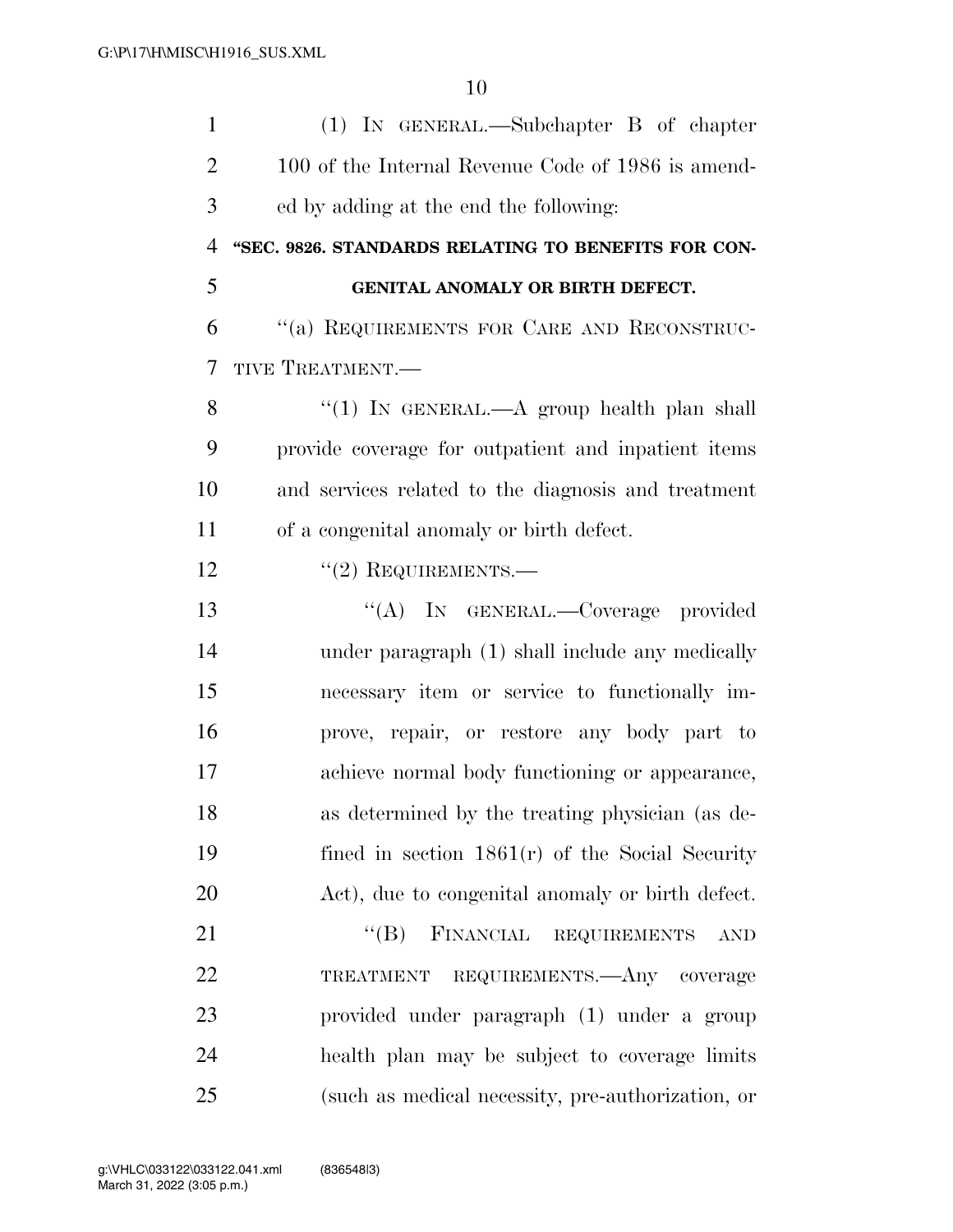pre-certification) and cost-sharing requirements (such as coinsurance, copayments, and deductibles), as required by the plan, that are no more restrictive than the predominant cov- erage limits and cost-sharing requirements, re- spectively, applied to substantially all medical and surgical benefits covered by the plan.

8 "(3) TREATMENT DEFINED.—In this section:

9 "(A) IN GENERAL.—Except as provided in subparagraph (B), the term 'treatment' in- cludes, with respect to a group health plan, in- patient and outpatient items and services per- formed to improve, repair, or restore bodily function (or performed to approximate a normal appearance), due to a congenital anomaly or birth defect, and includes treatment to any and all missing or abnormal body parts (including teeth, the oral cavity, and their associated structures) that would otherwise be provided under the plan for any other injury or sickness, 21 including—

22  $\frac{1}{2}$   $\frac{1}{2}$   $\frac{1}{2}$  any items or services, including inpatient and outpatient care, reconstruc-24 tive services and procedures, and complica-25 tions thereof;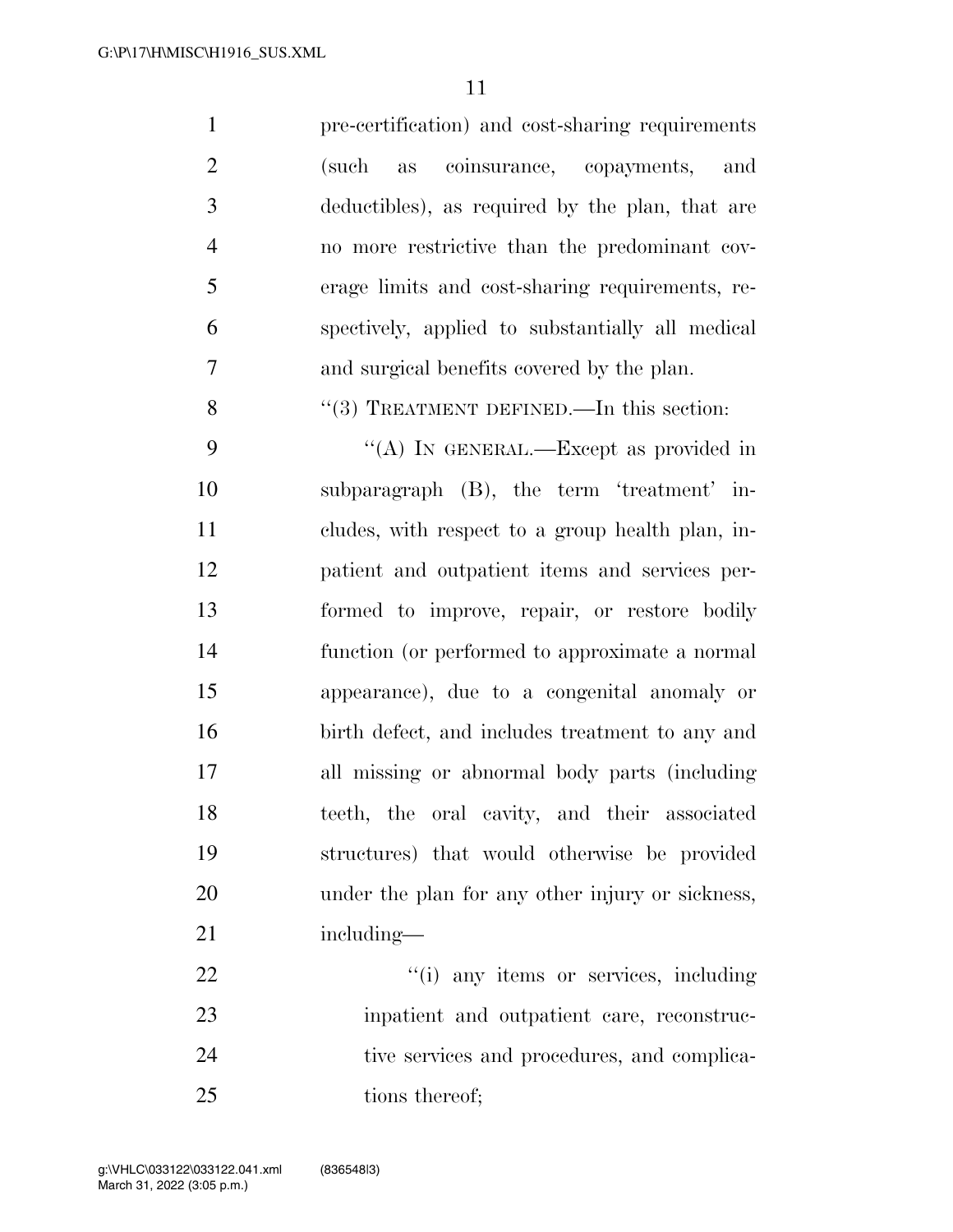| $\mathbf{1}$   | "(ii) adjunctive dental, orthodontic, or                     |
|----------------|--------------------------------------------------------------|
| $\overline{2}$ | prosthodontic support from birth until the                   |
| 3              | medical or surgical treatment of the defect                  |
|                |                                                              |
| $\overline{4}$ | or anomaly has been completed, including                     |
| 5              | ongoing or subsequent treatment required                     |
| 6              | to maintain function or approximate a nor-                   |
| 7              | mal appearance;                                              |
| 8              | "(iii) procedures that materially im-                        |
| 9              | prove, repair, or restore bodily function;                   |
| 10             | and                                                          |
| 11             | "(iv) procedures for secondary condi-                        |
| 12             | tions and follow-up treatment associated                     |
| 13             | with the underlying congenital anomaly or                    |
| 14             | birth defect.                                                |
| 15             | "(B) EXCEPTION.—The term 'treatment'                         |
| 16             | shall not include cosmetic surgery performed to              |
| 17             | reshape normal structures of the body to im-                 |
| 18             | prove appearance or self-esteem.                             |
| 19             | "(b) NOTICE.—Not later than one year after the date          |
| 20             | of the enactment of this section and annually thereafter,    |
| 21             | a group health plan shall, in accordance with regulations    |
| 22             | or guidance issued by the Secretary, provide to each en-     |
| 23             | rollee under such plan a written description of the terms    |
| 24             | of this section. Such description shall be in language which |
| 25             | is understandable to the typical enrollee.".                 |